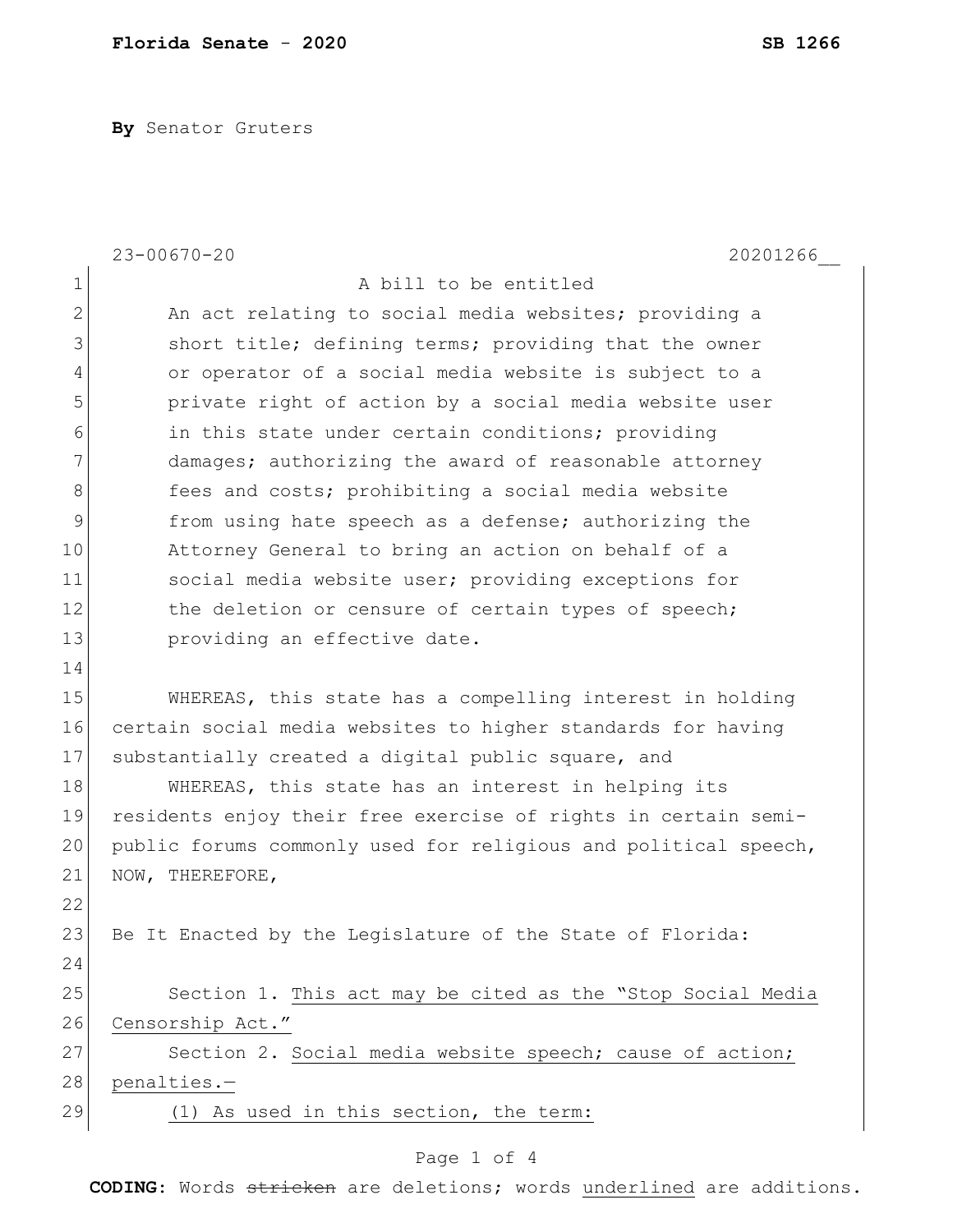|    | $23 - 00670 - 20$<br>20201266                                    |
|----|------------------------------------------------------------------|
| 30 | (a) "Algorithm" means a set of instructions designed to          |
| 31 | perform a specific task.                                         |
| 32 | (b) "Hate speech" means a phrase concerning content that an      |
| 33 | individual finds offensive based on his or her personal moral    |
| 34 | code.                                                            |
| 35 | (c) "Obscene" means that an average person, applying             |
| 36 | contemporary community standards, would find that, taken as a    |
| 37 | whole, the dominant theme of the material appeals to prurient    |
| 38 | interests.                                                       |
| 39 | (d) "Political speech" means speech relating to the state,       |
| 40 | government, body politic, or public administration as it relates |
| 41 | to governmental policymaking. The term includes speech by the    |
| 42 | government or a candidate for office and any discussion of       |
| 43 | social issues. The term does not include speech concerning the   |
| 44 | administration, law, or civil aspects of government.             |
| 45 | (e) "Religious speech" means a set of unproven answers,          |
| 46 | truth claims, faith-based assumptions, and naked assertions that |
| 47 | attempt to explain such greater questions as how the world was   |
| 48 | created, what constitutes right and wrong actions by humans, and |
| 49 | what happens after death.                                        |
| 50 | (f) "Social media website" means an Internet website or          |
| 51 | application that enables users to communicate with each other by |
| 52 | posting information, comments, messages, or images and that      |
| 53 | meets all of the following requirements:                         |
| 54 | 1. Is open to the public;                                        |
| 55 | 2. Has more than 75 million subscribers; and                     |
| 56 | 3. From its inception, has not been specifically affiliated      |
| 57 | with any one religion or political party.                        |
| 58 | (2) (a) The owner or operator of a social media website who      |

## Page 2 of 4

**CODING**: Words stricken are deletions; words underlined are additions.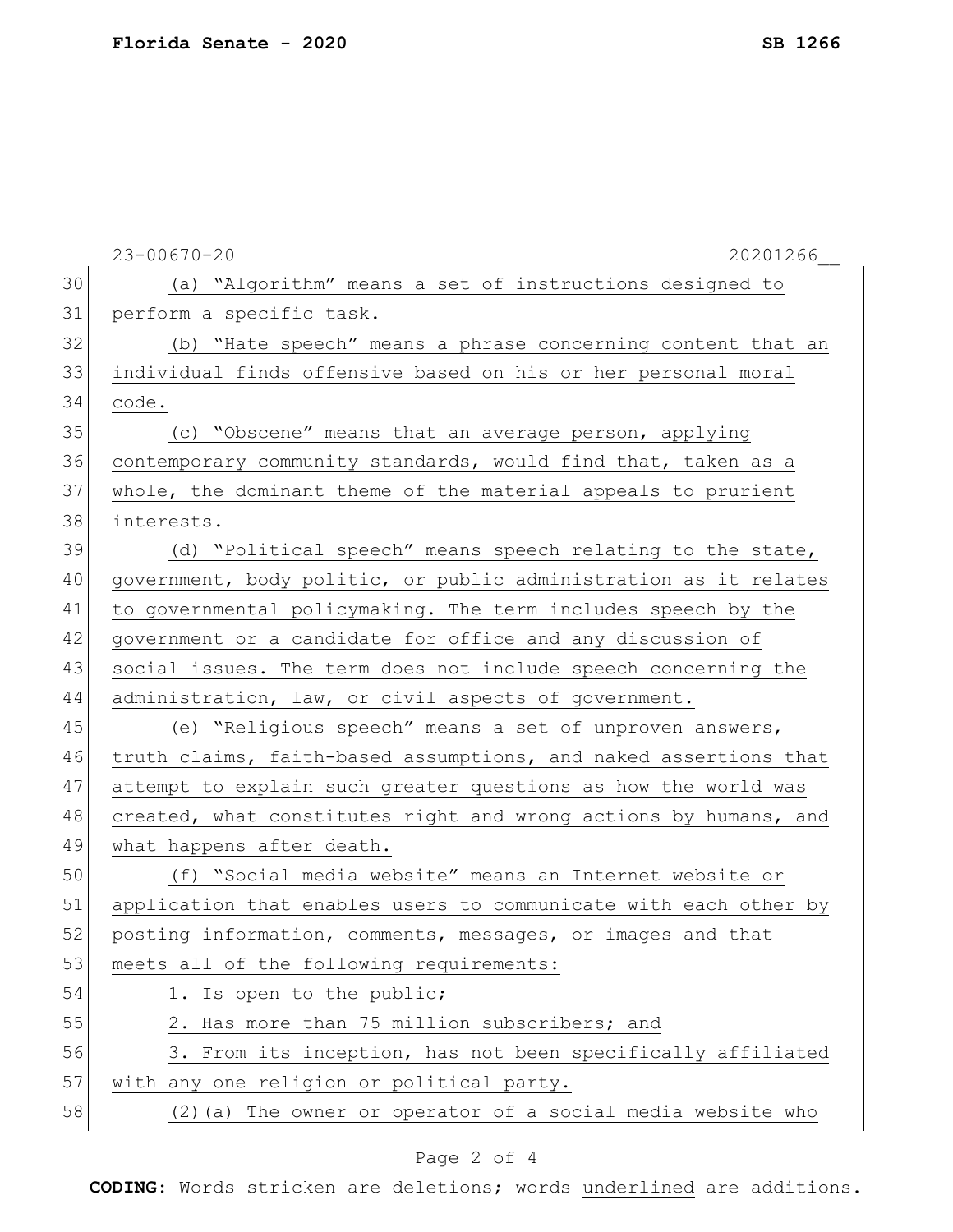|    | $23 - 00670 - 20$<br>20201266                                    |
|----|------------------------------------------------------------------|
| 59 | contracts with a social media website user in this state is      |
| 60 | subject to a private right of action by such user if the social  |
| 61 | media website purposely:                                         |
| 62 | 1. Deletes or censors the user's religious speech or             |
| 63 | political speech; or                                             |
| 64 | 2. Uses an algorithm to disfavor or censure the user's           |
| 65 | religious speech or political speech.                            |
| 66 | (b) A social media website user may be awarded all of the        |
| 67 | following damages under this section:                            |
| 68 | 1. A minimum of \$75,000 in statutory damages per purposeful     |
| 69 | deletion or censoring of the social media website user's speech. |
| 70 | 2. Actual damages.                                               |
| 71 | 3. If aggravating factors are present, punitive damages.         |
| 72 | 4. Other forms of equitable relief.                              |
| 73 | (c) The prevailing party in a cause of action under this         |
| 74 | section may be awarded costs and reasonable attorney fees.       |
| 75 | (d) A social media website that restores from deletion or        |
| 76 | removes the censoring of a social media website user's speech in |
| 77 | a reasonable amount of time may use that fact to mitigate any    |
| 78 | damages.                                                         |
| 79 | (3) A social media website may not use the social media          |
| 80 | website user's alleged hate speech as a basis for justification  |
| 81 | or defense of the social media website's actions at trial.       |
| 82 | (4) The Attorney General may also bring a civil cause of         |
| 83 | action under this section on behalf of a social media website    |
| 84 | user who resides in this state and whose religious speech or     |
| 85 | political speech has been censored by a social media website.    |
| 86 | This section does not apply to any of the following:<br>(5)      |
| 87 | A social media website that deletes or censors a social<br>(a)   |
|    |                                                                  |

## Page 3 of 4

**CODING**: Words stricken are deletions; words underlined are additions.